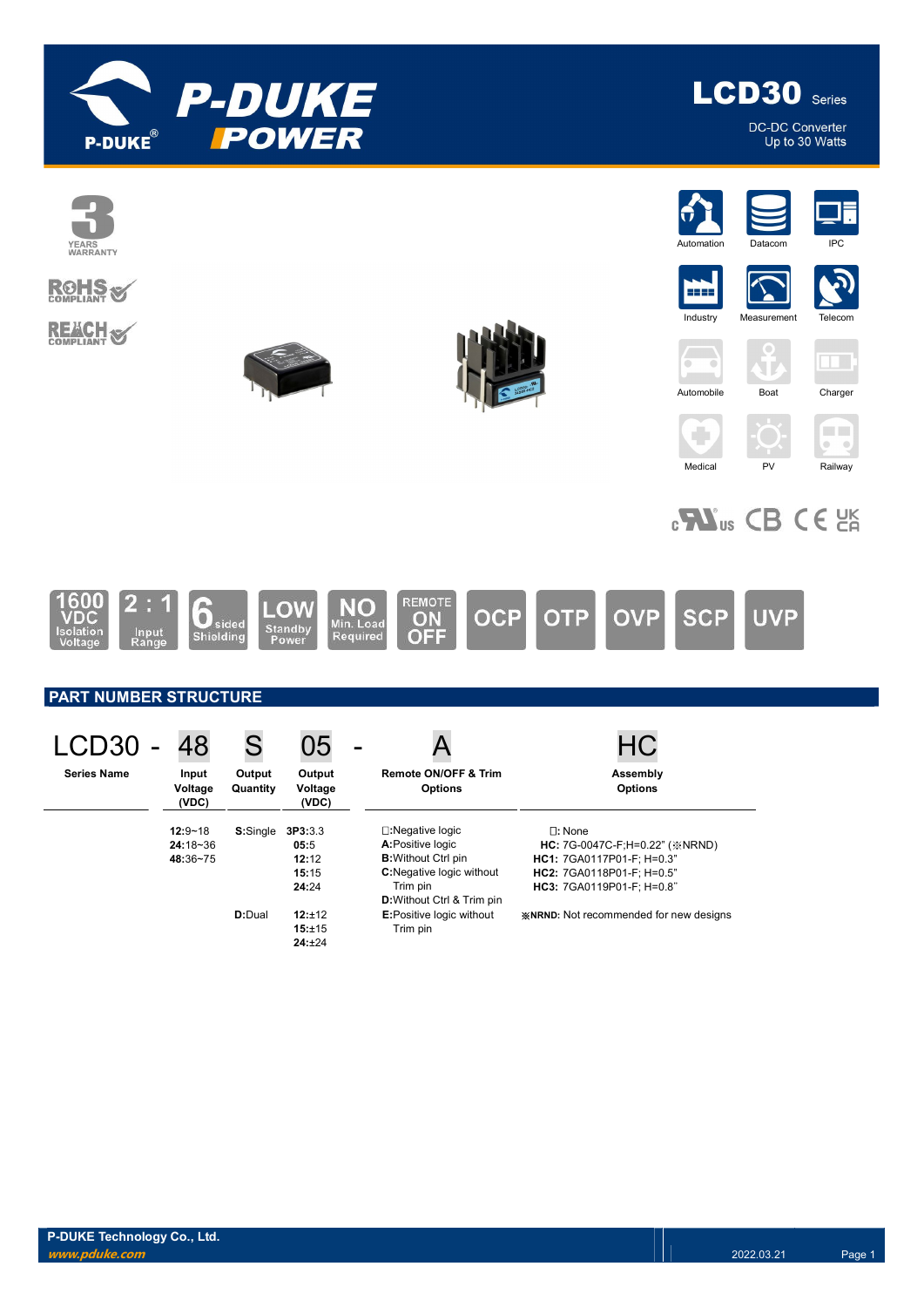



#### TECHNICAL SPECIFICATION All specifications are typical at nominal input, full load and 25℃ unless otherwise noted

| <b>Model</b><br><b>Number</b> | Input Range  | <b>Output Voltage</b> | <b>Output Current</b><br>@ Full Load | <b>Input Current</b><br>@ No Load | Efficiency | Maximum<br><b>Capacitor Load</b> |
|-------------------------------|--------------|-----------------------|--------------------------------------|-----------------------------------|------------|----------------------------------|
|                               | <b>VDC</b>   | <b>VDC</b>            | mA                                   | mA                                | %          | μF.                              |
| LCD30-12S3P3                  | $9 - 18$     | 3.3                   | 7000                                 | 10                                | 87         | 10000                            |
| LCD30-12S05                   | $9 - 18$     | 5                     | 6000                                 | 10                                | 89         | 7200                             |
| LCD30-12S12                   | $9 - 18$     | 12                    | 2500                                 | 12                                | 89         | 1200                             |
| LCD30-12S15                   | $9 - 18$     | 15                    | 2000                                 | 12                                | 89         | 1000                             |
| LCD30-12S24                   | $9 - 18$     | 24                    | 1250                                 | 12                                | 90         | 375                              |
| LCD30-12D12                   | $9 - 18$     | ±12                   | ±1250                                | 12                                | 89         | ±750                             |
| LCD30-12D15                   | $9 - 18$     | ±15                   | ±1000                                | 12                                | 90         | ±500                             |
| LCD30-12D24                   | $9 - 18$     | ±24                   | ±625                                 | 14                                | 90         | ±180                             |
| LCD30-24S3P3                  | $18 - 36$    | 3.3                   | 7000                                 | 10                                | 87         | 10000                            |
| LCD30-24S05                   | $18 - 36$    | 5                     | 6000                                 | 10                                | 90         | 7200                             |
| LCD30-24S12                   | $18 - 36$    | 12                    | 2500                                 | 10                                | 91         | 1200                             |
| LCD30-24S15                   | $18 - 36$    | 15                    | 2000                                 | 10                                | 91         | 1000                             |
| LCD30-24S24                   | $18 - 36$    | 24                    | 1250                                 | 10                                | 93         | 375                              |
| LCD30-24D12                   | $18 - 36$    | ±12                   | ±1250                                | 10                                | 91         | ±750                             |
| LCD30-24D15                   | $18 - 36$    | ±15                   | ±1000                                | 10                                | 91         | ±500                             |
| LCD30-24D24                   | $18 - 36$    | ±24                   | ±625                                 | 12                                | 92         | ±180                             |
| LCD30-48S3P3                  | $36 \sim 75$ | 3.3                   | 7000                                 | 10                                | 88         | 10000                            |
| LCD30-48S05                   | $36 - 75$    | 5                     | 6000                                 | 10                                | 90         | 7200                             |
| LCD30-48S12                   | $36 \sim 75$ | 12                    | 2500                                 | 8                                 | 90         | 1200                             |
| LCD30-48S15                   | $36 - 75$    | 15                    | 2000                                 | 8                                 | 91         | 1000                             |
| LCD30-48S24                   | $36 - 75$    | 24                    | 1250                                 | 8                                 | 92         | 375                              |
| LCD30-48D12                   | $36 \sim 75$ | ±12                   | ±1250                                | 8                                 | 91         | ±750                             |
| LCD30-48D15                   | $36 - 75$    | ±15                   | ±1000                                | 8                                 | 92         | ±500                             |
| LCD30-48D24                   | $36 - 75$    | ±24                   | ±625                                 | 10                                | 92         | ±180                             |

| <b>INPUT SPECIFICATIONS</b>   |                         |                           |           |                                                                                                                |            |                           |                        |  |  |
|-------------------------------|-------------------------|---------------------------|-----------|----------------------------------------------------------------------------------------------------------------|------------|---------------------------|------------------------|--|--|
| <b>Parameter</b>              | <b>Conditions</b>       | Min.                      | Typ.      | Max.                                                                                                           | Unit       |                           |                        |  |  |
| Operating input voltage range |                         | 12Vin(nom)                |           | 9                                                                                                              | 12         | 18                        |                        |  |  |
|                               |                         | 18                        | 24        | 36                                                                                                             | <b>VDC</b> |                           |                        |  |  |
|                               |                         | 48Vin(nom)                |           | 36                                                                                                             | 48         | 75                        |                        |  |  |
| Start up voltage              |                         | 12Vin(nom)                |           |                                                                                                                |            | 9                         |                        |  |  |
|                               |                         | 24Vin(nom)                |           |                                                                                                                |            | 18                        |                        |  |  |
|                               |                         | 48Vin(nom)                |           |                                                                                                                |            |                           |                        |  |  |
| Shutdown voltage              |                         | 12Vin(nom)                | 8.8       |                                                                                                                |            |                           |                        |  |  |
|                               |                         | 24Vin(nom)                |           | <b>VDC</b><br>36<br>7.5<br>8<br><b>VDC</b><br>15.5<br>16<br>17.5<br>33<br>32.5<br>35.5<br>30<br>ms<br>30<br>25 |            |                           |                        |  |  |
|                               |                         | 48Vin(nom)                |           |                                                                                                                |            |                           | <b>VDC</b><br>mA<br>mA |  |  |
| Start up time                 | Constant resistive load | Power up                  |           |                                                                                                                |            |                           |                        |  |  |
|                               |                         | Remote ON/OFF             |           |                                                                                                                |            |                           |                        |  |  |
| Input surge voltage           | 1 second, max.          | 12Vin(nom)                |           |                                                                                                                |            |                           |                        |  |  |
|                               |                         | 24Vin(nom)                |           |                                                                                                                |            | 50                        |                        |  |  |
|                               |                         | 48Vin(nom)                |           |                                                                                                                |            | 100                       |                        |  |  |
| Input filter                  |                         |                           |           |                                                                                                                |            | Pi type                   |                        |  |  |
| Remote ON/OFF                 | Referred to -Vin pin    | Positive logic            | DC-DC ON  |                                                                                                                |            | Open or $3 \sim 15$ VDC   |                        |  |  |
|                               |                         | (Option)                  | DC-DC OFF |                                                                                                                |            | Short or $0 \sim 1.2$ VDC |                        |  |  |
|                               |                         | Negative logic            | DC-DC ON  |                                                                                                                |            | Short or $0 \sim 1.2$ VDC |                        |  |  |
|                               |                         | (Standard)                | DC-DC OFF |                                                                                                                |            | Open or $3 \sim 15$ VDC   |                        |  |  |
|                               |                         | Input current of Ctrl pin |           | $-0.5$                                                                                                         |            | 1.0                       |                        |  |  |
|                               |                         | Remote off input current  |           |                                                                                                                | 2.0        |                           |                        |  |  |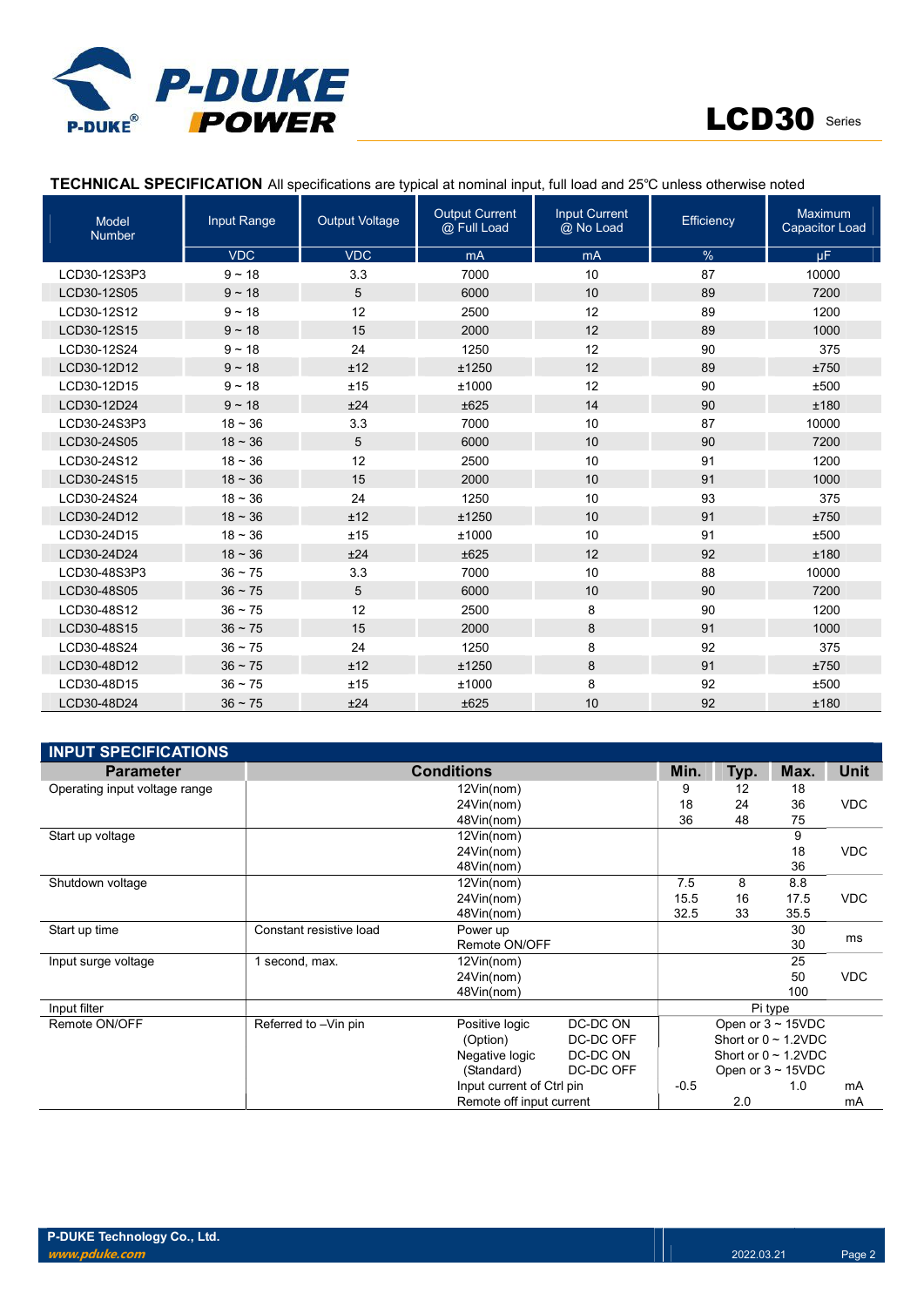

| <b>OUTPUT SPECIFICATIONS</b>     |                                           |                |         |                                 |         |               |  |
|----------------------------------|-------------------------------------------|----------------|---------|---------------------------------|---------|---------------|--|
| <b>Parameter</b>                 | <b>Conditions</b>                         |                | Min.    | Typ.                            | Max.    | <b>Unit</b>   |  |
| Voltage accuracy                 |                                           |                | $-1.0$  |                                 | $+1.0$  | $\frac{0}{0}$ |  |
| Line regulation                  | Low Line to High Line at Full Load        | Single         | $-0.2$  |                                 | $+0.2$  | $\%$          |  |
|                                  |                                           | Dual           | $-0.5$  |                                 | $+0.5$  |               |  |
| Load regulation                  | No Load to Full Load                      | Single         | $-0.2$  |                                 | $+0.2$  |               |  |
|                                  |                                           | Dual           | $-1.0$  |                                 | $+1.0$  | $\%$          |  |
|                                  | 10% Load to 90%Load                       | Single         | $-0.1$  |                                 | $+0.1$  |               |  |
|                                  |                                           | Dual           | $-0.8$  |                                 | $+0.8$  |               |  |
| Cross regulation                 | Asymmetrical load 25%/100% FL             | Dual           | $-5.0$  |                                 | $+5.0$  | $\frac{0}{0}$ |  |
| Voltage adjustability            | Single output                             | 15Vout, 24Vout | $-10$   |                                 | $+20$   | $\%$          |  |
|                                  |                                           | <b>Others</b>  | $-10$   |                                 | $+10$   |               |  |
| Ripple and noise                 | Measured by 20MHz bandwidth               |                |         |                                 |         |               |  |
|                                  |                                           | Single         |         |                                 |         |               |  |
|                                  | With a 22µF/25V X7R MLCC                  | 3.3Vout, 5Vout |         | 75                              |         |               |  |
|                                  | With 2 pcs of 22µF/25V X7R MLCC           | 12Vout, 15Vout |         | 75                              |         |               |  |
|                                  | With 2 pcs of 6.8µF/50V X7R MLCC          | 24Vout         |         | 75                              |         | mVp-p         |  |
|                                  |                                           |                |         |                                 |         |               |  |
|                                  |                                           | Dual           |         |                                 |         |               |  |
|                                  | With a 10µF/25V X7R MLCC for each output  | 12Vout, 15Vout |         | 60                              |         |               |  |
|                                  | With a 4.7µF/50V X7R MLCC for each output | 24Vout         |         | 75                              |         |               |  |
| Temperature coefficient          |                                           |                | $-0.02$ |                                 | $+0.02$ | $%$ /°C       |  |
| Transient response recovery time | 25% load step change                      |                |         | 250                             |         | μs            |  |
| Over voltage protection          |                                           | 3.3Vout        | 3.7     |                                 | 5.4     |               |  |
|                                  |                                           | 5Vout          | 5.6     |                                 | 7.0     |               |  |
|                                  |                                           | 12Vout         | 13.5    |                                 | 19.6    | <b>VDC</b>    |  |
|                                  |                                           | 15Vout         | 18.3    |                                 | 22.0    |               |  |
|                                  |                                           | 24Vout         | 29.1    |                                 | 32.5    |               |  |
| Over load protection             | % of lout rated; Hiccup mode              |                |         | 140                             |         | $\frac{0}{0}$ |  |
| Short circuit protection         |                                           |                |         | Continuous, automatics recovery |         |               |  |

| <b>GENERAL SPECIFICATIONS</b> |                          |      |                                          |              |             |                     |                    |  |  |  |
|-------------------------------|--------------------------|------|------------------------------------------|--------------|-------------|---------------------|--------------------|--|--|--|
| <b>Parameter</b>              |                          | Min. | Typ.                                     | Max.         | <b>Unit</b> |                     |                    |  |  |  |
| <b>Isolation voltage</b>      | l minute                 |      | Input to Output<br>Input(Output) to Case | 1600<br>1000 |             |                     | <b>VDC</b>         |  |  |  |
| Isolation resistance          | 500VDC                   |      |                                          |              |             |                     | $G\Omega$          |  |  |  |
| Isolation capacitance         |                          |      |                                          |              |             | 1500                | pF                 |  |  |  |
| Switching frequency           |                          |      | 3.3Vout, 5Vout                           | 248          | 275         | 303                 |                    |  |  |  |
|                               |                          |      | <b>Others</b>                            | 297          | 330         | 363                 | kHz                |  |  |  |
| Safety approvals              | IEC/ EN/ UL62368-1       |      |                                          |              |             | UL:E193009          |                    |  |  |  |
|                               |                          |      |                                          |              |             | CB:UL(Demko)        |                    |  |  |  |
| Case material                 |                          |      |                                          |              |             |                     | Copper             |  |  |  |
| Base material                 |                          |      |                                          |              |             |                     | FR4 PCB            |  |  |  |
| Potting material              |                          |      |                                          |              |             | Silicone (UL94 V-0) |                    |  |  |  |
| Weight                        |                          |      |                                          |              |             |                     | 16.5g (0.58oz)     |  |  |  |
| <b>MTBF</b>                   | MIL-HDBK-217F. Full load |      |                                          |              |             |                     | 1.303 x $10^6$ hrs |  |  |  |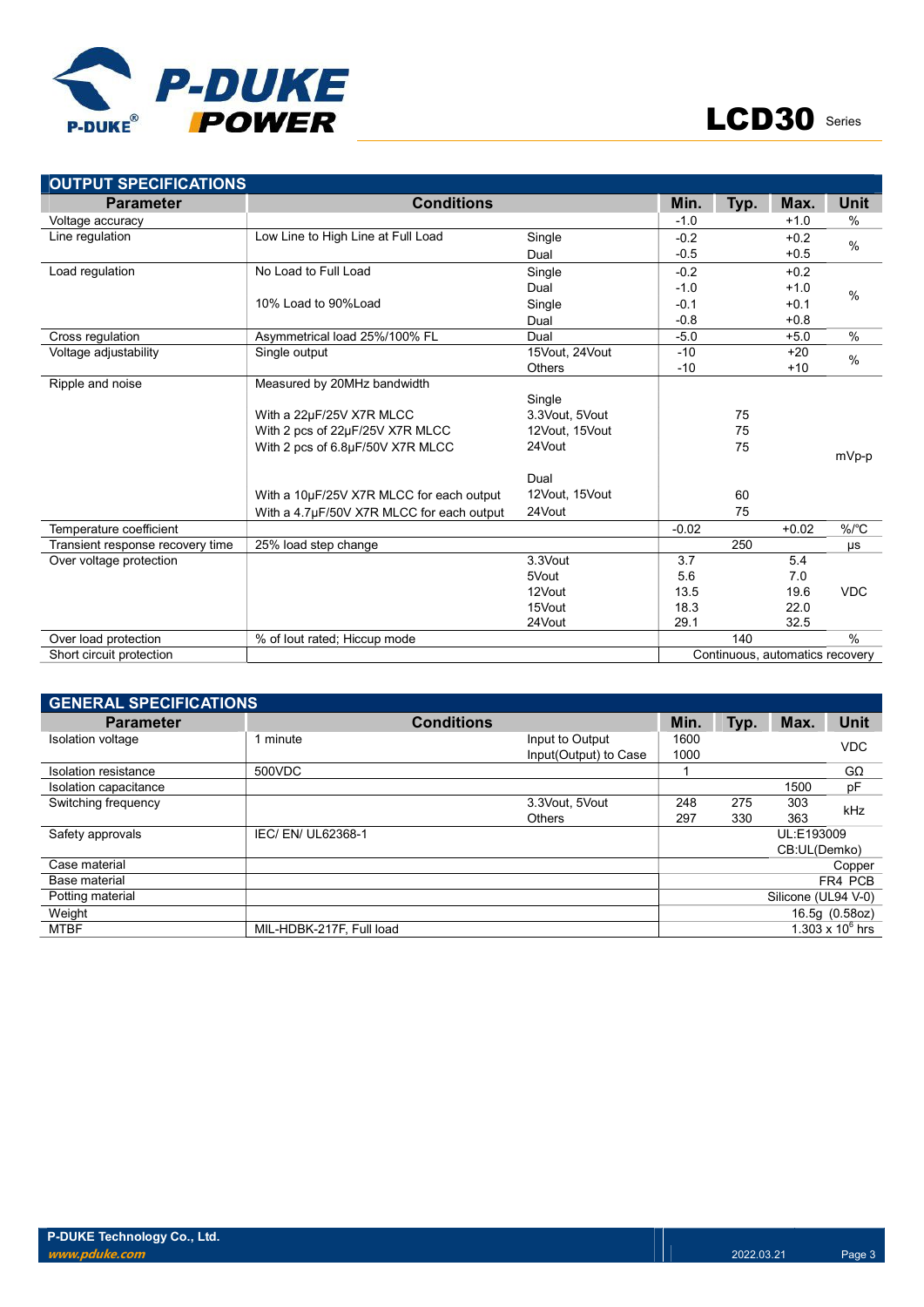

| <b>ENVIRONMENTAL SPECIFICATIONS</b> |                    |                          |                 |      |             |        |              |
|-------------------------------------|--------------------|--------------------------|-----------------|------|-------------|--------|--------------|
| <b>Parameter</b>                    |                    | Min.                     | Typ.            | Max. | <b>Unit</b> |        |              |
| Operating ambient temperature       |                    | Without derating         |                 | -40  |             | +50    | °C           |
|                                     |                    | With derating            | $+50$           |      | $+100$      |        |              |
| Maximum case temperature            |                    |                          |                 |      |             | 105    | °C           |
| Over temperature protection         |                    |                          |                 |      | 115         |        | °C           |
| Storage temperature range           |                    |                          |                 | -55  |             | $+125$ | °C           |
| Thermal impedance                   | Natural convection | <b>Without Heat-sink</b> |                 |      | 15.0        |        |              |
|                                     |                    | With Heat-sink           | НC              |      | 13.8        |        |              |
|                                     |                    |                          | HC <sub>1</sub> |      | 11.1        |        | °C/W         |
|                                     |                    |                          | HC <sub>2</sub> |      | 9.6         |        |              |
|                                     |                    |                          | HC <sub>3</sub> |      | 8.2         |        |              |
| Thermal shock                       |                    |                          |                 |      |             |        | MIL-STD-810F |
| Vibration                           |                    |                          |                 |      |             |        | MIL-STD-810F |
| Relative humidity                   |                    |                          |                 |      |             |        | 5% to 95% RH |

| <b>EMC SPECIFICATIONS</b>      |             |                                                                                                                                                            |                  |  |  |  |  |
|--------------------------------|-------------|------------------------------------------------------------------------------------------------------------------------------------------------------------|------------------|--|--|--|--|
| <b>Parameter</b>               |             | <b>Conditions</b><br>Level                                                                                                                                 |                  |  |  |  |  |
| EMI                            | EN55032     | With external components.                                                                                                                                  | Class A. Class B |  |  |  |  |
| <b>EMS</b>                     | EN55024     |                                                                                                                                                            |                  |  |  |  |  |
| <b>ESD</b>                     | EN61000-4-2 | Air $\pm$ 8kV and Contact $\pm$ 6kV                                                                                                                        | Perf. Criteria A |  |  |  |  |
| Radiated immunity              | EN61000-4-3 | 10 V/m                                                                                                                                                     | Perf. Criteria A |  |  |  |  |
| <b>Fast transient</b>          | EN61000-4-4 | $±$ 2kV                                                                                                                                                    | Perf. Criteria A |  |  |  |  |
|                                | $LCD30-12$  | With an aluminum electrolytic capacitor<br>(Nippon chemi-con KY series, 220µF/100V) and<br>a TVS (SMDJ58A, 58V, 3000Watt peak pulse<br>power) in parallel. |                  |  |  |  |  |
|                                | $LCD30-24$  | With an aluminum electrolytic capacitor                                                                                                                    |                  |  |  |  |  |
|                                | $LCD30-48$  | (Nippon chemi-con KY series, 220µF/100V).                                                                                                                  |                  |  |  |  |  |
| Surge                          | EN61000-4-5 | $±$ 2kV                                                                                                                                                    | Perf. Criteria A |  |  |  |  |
|                                | $LCD30-12$  | With an aluminum electrolytic capacitor<br>(Nippon chemi-con KY series, 220µF/100V) and<br>a TVS (SMDJ58A, 58V, 3000Watt peak pulse<br>power) in parallel. |                  |  |  |  |  |
|                                | $LCD30-24$  | With an aluminum electrolytic capacitor                                                                                                                    |                  |  |  |  |  |
|                                | $LCD30-48$  | (Nippon chemi-con KY series, 220µF/100V).                                                                                                                  |                  |  |  |  |  |
| Conducted immunity             | EN61000-4-6 | $10 \,$ Vr.m.s                                                                                                                                             | Perf. Criteria A |  |  |  |  |
| Power frequency magnetic field | EN61000-4-8 | 100A/m continuous; 1000A/m 1 second                                                                                                                        | Perf. Criteria A |  |  |  |  |

CAUTION: This power module is not internally fused. An input line fuse must always be used.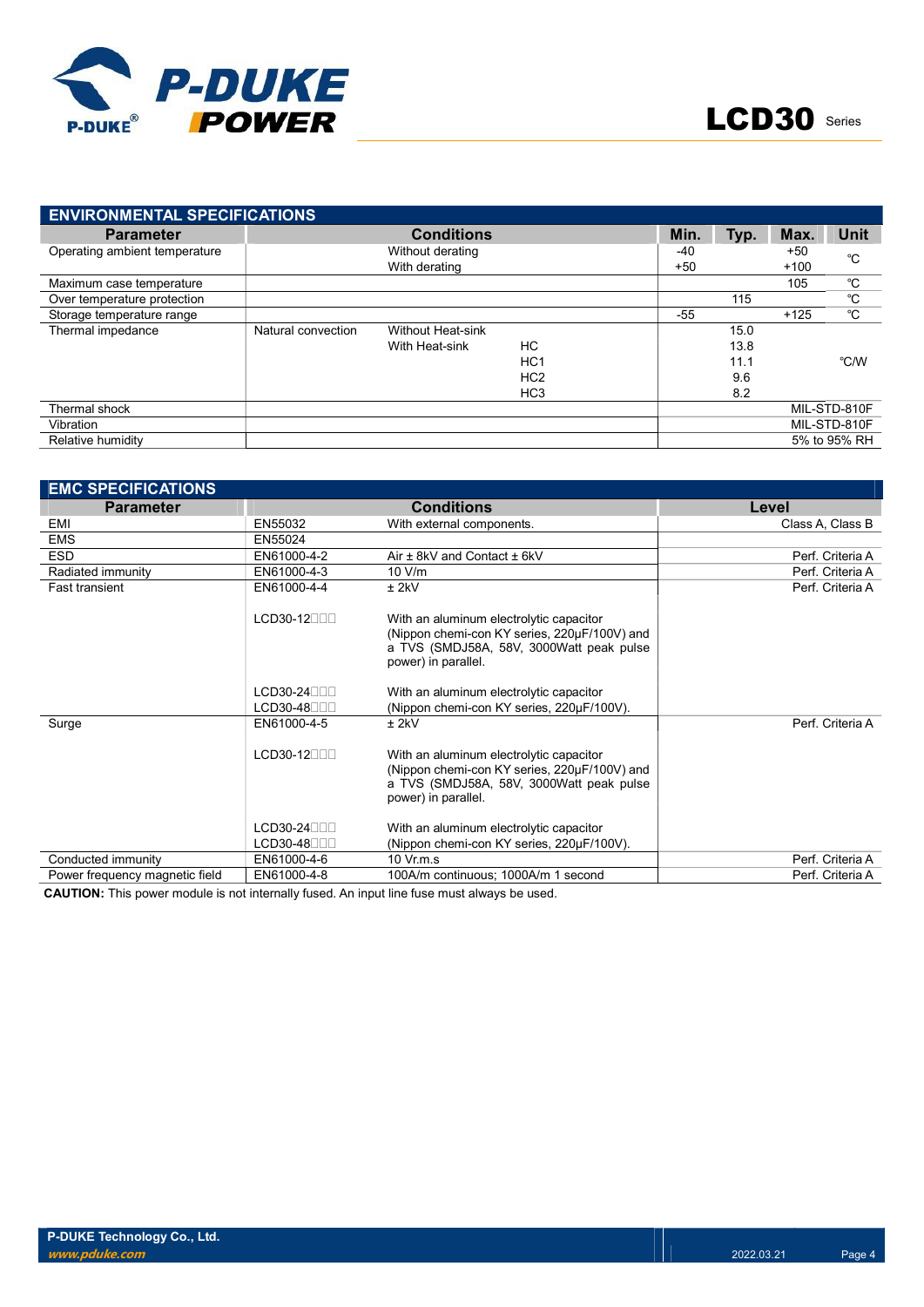

# LCD30 Series

#### CHARACTERISTIC CURVE



#### FUSE CONSIDERATION

This power module is not internally fused. An input line fuse must always be used.

This encapsulated power module can be used in a wide variety of applications, ranging from simple stand-alone operation to an integrated part of sophisticated power architecture.

95

Vin=36V

 $90\,$ 100

105

To maximum flexibility, internal fusing is not included; however, to achieve maximum safety and system protection, always use an input line fuse. The input line fuse suggest as below:

| Model                      | <b>Fuse Rating</b><br>A | <b>Fuse Type</b> |
|----------------------------|-------------------------|------------------|
| → LCD30-12DF<br>LCD30-12SF |                         | Slow-Blow        |
| LCD30-24SF<br>→ LCD30-24DΓ |                         | Slow-Blow        |
| LCD30-48SF<br>→ LCD30-48DF |                         | Slow-Blow        |

The table based on the information provided in this data sheet on inrush energy and maximum DC input current at low Vin.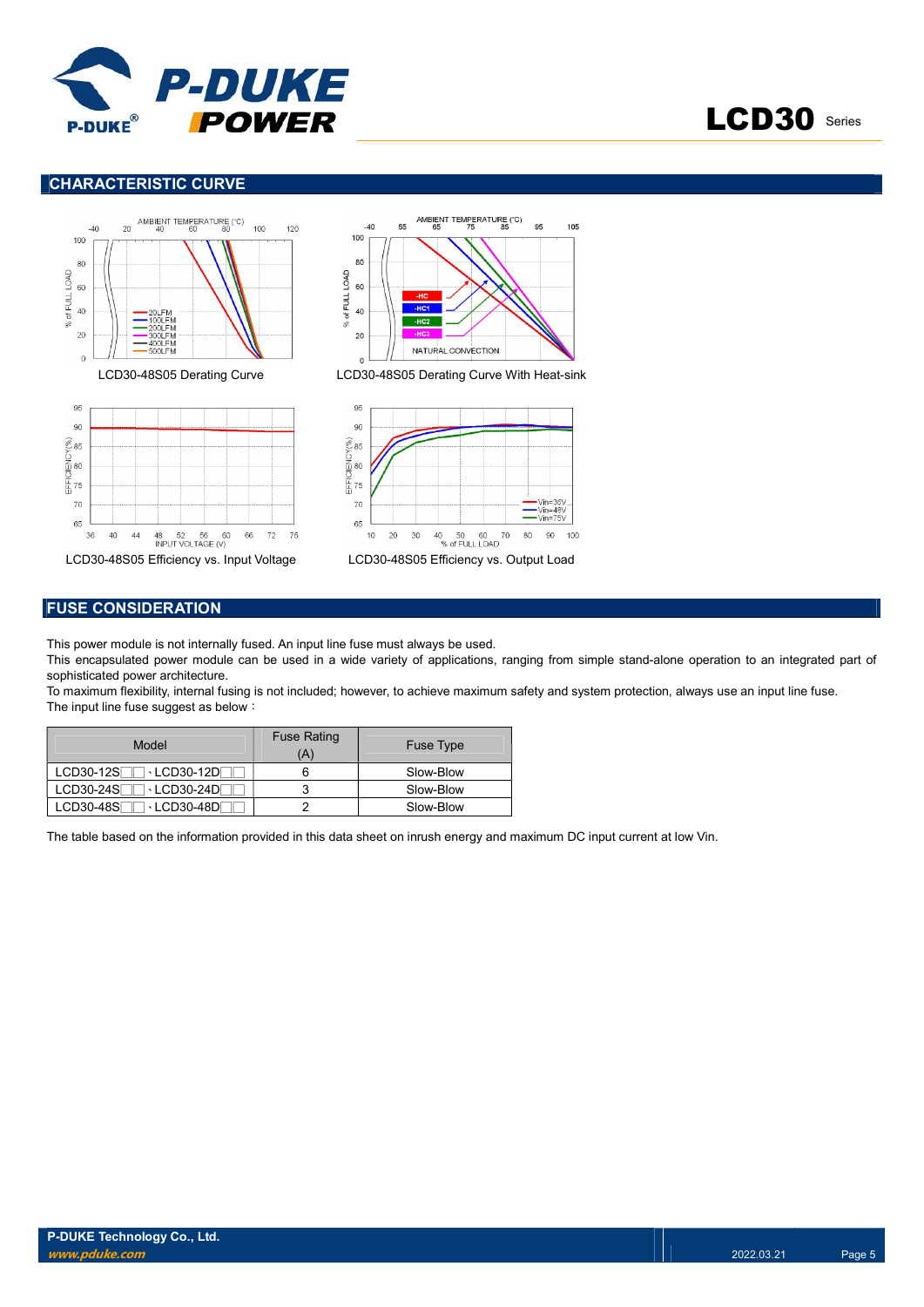



#### MECHANICAL DRAWING



BOTTOM VIEW

#### RECOMMENDED PAD LAYOUT

#### Standard -HC -HC1、-HC2、-HC3



All dimensions in inch[mm] Pad size(lead free recommended) Through hole 1.2.3.4.5.6: Φ0.051[1.30] Top view pad 1.2.3.4.5.6: Φ0.064[1.63] Bottom view pad 1.2.3.4.5.6: Φ0.102[2.60]



#### $[20.32]$  $+1.02$  [26.0] min  $[3.3]$ 0.500 [12.70]  $0.800$  $0.200$  [5.08]  $0.13$  $0.41$  [10.5]  $\overline{1}$  $\overline{\tilde{\epsilon}}$  $\overline{\Omega}$  $\frac{1}{2}$  $\frac{1}{2}$  $-1.07$  [27.1]  $\overline{o}$ ć  $\overline{O}$  $-0.100$  [2.54]  $-0.300$  [7.62]  $-0.500$  [12.70]

|            | ----------    |             |  |  |  |  |  |  |  |  |  |
|------------|---------------|-------------|--|--|--|--|--|--|--|--|--|
| <b>PIN</b> | <b>SINGLE</b> | <b>DUAL</b> |  |  |  |  |  |  |  |  |  |
|            | +Vin          | $+V$ in     |  |  |  |  |  |  |  |  |  |
|            | -Vin          | -Vin        |  |  |  |  |  |  |  |  |  |
|            | Ctrl          | Ctrl        |  |  |  |  |  |  |  |  |  |
|            | $+$ Vout      | $+$ Vout    |  |  |  |  |  |  |  |  |  |
| 5          | Trim          | Common      |  |  |  |  |  |  |  |  |  |
|            | -Vout         | -Vout       |  |  |  |  |  |  |  |  |  |

1. All dimensions in inch [mm]

- 2. Tolerance :x.xx±0.02 [x.x±0.5]
- x.xxx±0.01 [x.xx±0.25]
- 3. Pin pitch tolerance ±0.01 [0.25] 4. Pin dimension tolerance ±0.004[0.10]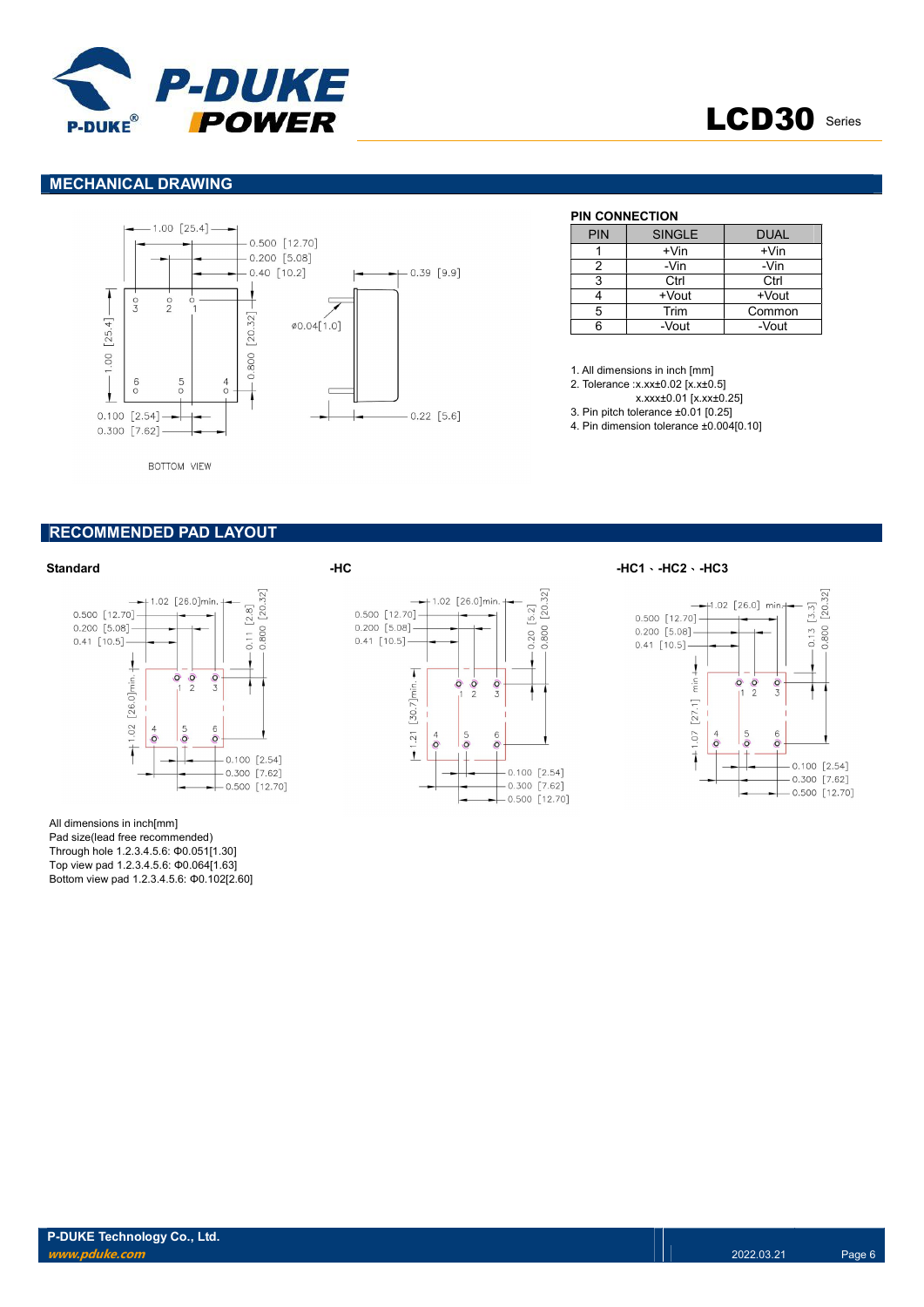



#### THERMAL CONSIDERATIONS

The power module operates in a variety of thermal environments. However, sufficient cooling should be provided to help ensure reliable operation of the unit. Heat is removed by conduction, convection, and radiation to the surrounding environment. Proper cooling can be verified by measuring the point as the figure below. The temperature at this location should not exceed "Maximum case temperature". When operating, adequate cooling must be provided to maintain the test point temperature at or below "Maximum case temperature". You can limit this temperature to a lower value for extremely high reliability.

■ Thermal test condition with vertical direction by natural convection (20LFM).



TOP VIEW

#### **HEAT-SINK OPTIONS**

LCD30-□□□□W-HC<br>7G-0047C-F LCD30-□□□□-HC1<br>7G-0047C-F





SIDE VIEW

## LCD30-□□□□-HC2<br>7GA0118P01-F<br>7GA0118P01-F





SIDE VIEW

1. All dimensions in inch [mm] 2. Tolerance :x.xx±0.02 [x.x±0.5]

x.xxx±0.010 [x.xx±0.25]

7GA0117P01-F





SIDE VIEW

7GA0118P01-F 7GA0119P01-F





SIDE VIEW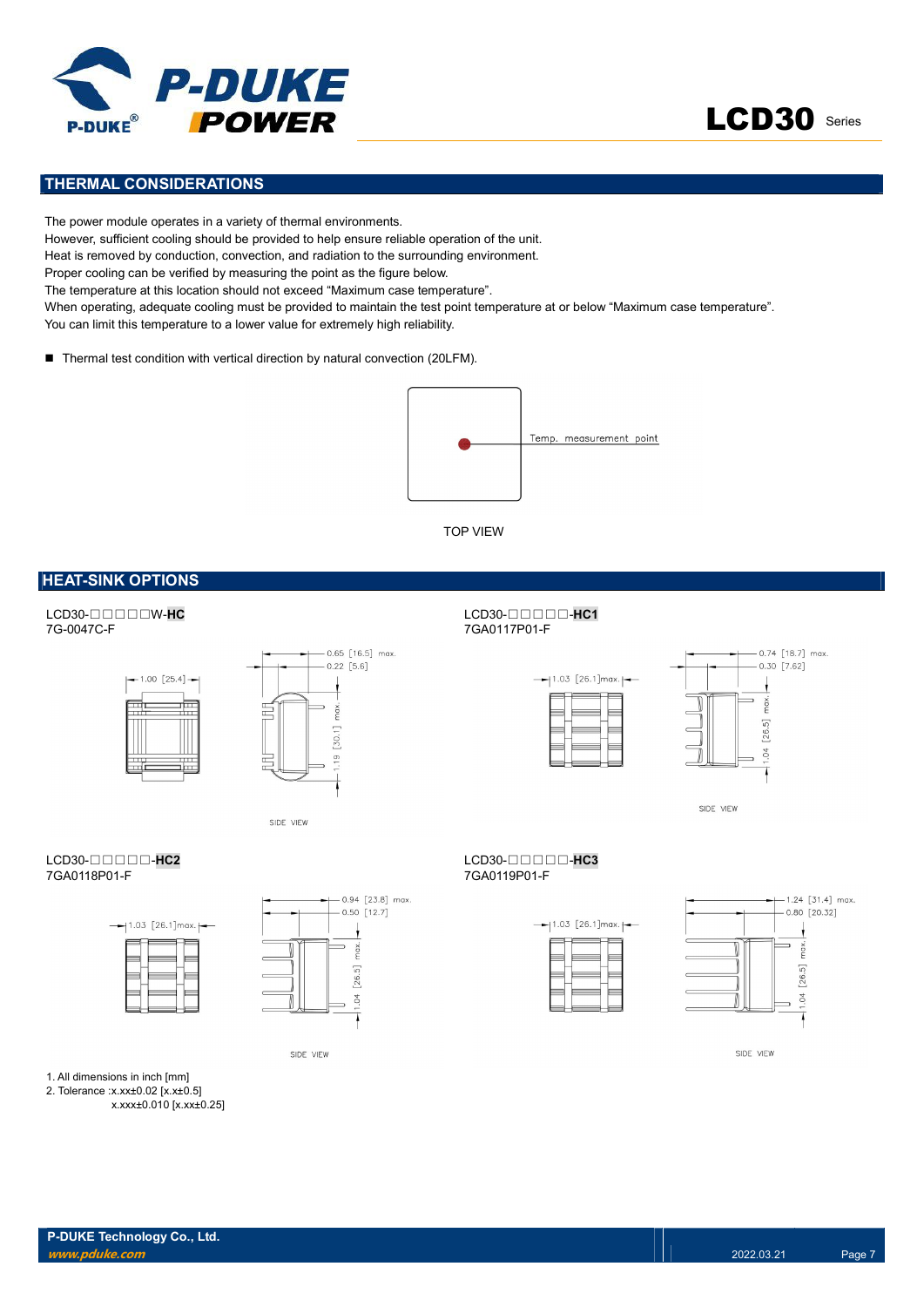



#### OUTPUT VOLTAGE ADJUSTMENT

Output voltage set point adjustment allows the user to increase or decrease the output voltage set point of the module. This is accomplished by connecting an external resistor between the Trim pin and either the +Output or -Output pins. With an external resistor between the Trim and -Output pin, the output voltage set point increases. With an external resistor between the Trim and +Output pin, the output voltage set point decreases. The external Trim resistor needs to be at least 1/16W of rated power. **PUT VOLTAGE ADJUSTMENT**<br>
PUT VOLTAGE ADJUSTMENT<br>
voltage set point dilustment allows the user to increase or decrease the output violtage set point of the<br>
accomplished by connecting an external resistor between the Trim POWER<br>
PUT VOLTAGE ADJUSTMENT<br>
NOWER<br>
NOWER<br>
NOWER<br>
DUT VOLTAGE ADJUSTMENT<br>
accomplished by connecting an external resistor between the Tim and -Output pin, the output voltage set point forcesses.<br>
nexternal resistor betw **POWER**<br>
UT VOLTAGE ADJUSTMENT<br>
UT VOLTAGE ADJUSTMENT<br>
voltage set point adjustment allows the user to increase or decrease the output voltage set point of the m<br>
external resistor between the Trim and -Output pin, the ou

#### ■ Trim Up Equation

$$
R_U = \left\lfloor \frac{G \times L}{(V_{o,up} - L - K)} - H \right\rfloor \Omega
$$

#### ■ Trim Down Equation

$$
R_D=\left[\frac{\left(V_{o,\text{down}}-L\right)\!\times\! G}{\left(V_o-V_{o,\text{down}}\right)}\!-\!H\right]\!\!\Omega
$$

#### EXTERNAL OUTPUT TRIMMING

Output can be externally trimmed by using the method shown below. Trim-up



|  |  |  | <b>Trim constants</b> |
|--|--|--|-----------------------|
|--|--|--|-----------------------|

| Module                | G     | н     | κ    |     |
|-----------------------|-------|-------|------|-----|
| LCD30-LLS3P3          | 5110  | 2050  | 0.8  | 2.5 |
| LCD30-ODS05           | 5110  | 2050  | 2.5  | 2.5 |
| $LCD30-1 1 S12$       | 10000 | 5110  | 9.5  | 2.5 |
| $LCD30 - \square$ S15 | 10000 | 5110  | 12.5 | 2.5 |
| LCD30-□□S24           | 56000 | 13000 | 21.5 | 2.5 |

| □□S3P3            |                    |                  |                  |                  |                  |                  |                  |                  |                  |                  |                  |
|-------------------|--------------------|------------------|------------------|------------------|------------------|------------------|------------------|------------------|------------------|------------------|------------------|
| $\triangle$ V     | (% )               | $\mathbf{1}$     | $\overline{2}$   | 3                | $\overline{4}$   | 5                | 6                | $\overline{7}$   | 8                | 9                | 10               |
| Vout              | (V)                | 3.333            | 3.366            | 3.399            | 3.432            | 3.465            | 3.498            | 3.531            | 3.564            | 3.597            | 3.630            |
| <b>RU</b>         | $(k\Omega)$        | 385.071          | 191.511          | 126.990          | 94.730           | 75.374           | 62.470           | 53.253           | 46.340           | 40.963           | 36.662           |
| $\Box$ S05        |                    |                  |                  |                  |                  |                  |                  |                  |                  |                  |                  |
|                   |                    | $\mathbf{1}$     | $\overline{2}$   | 3                | $\overline{4}$   | 5                | 6                | $\overline{7}$   | 8                | 9                | 10 <sup>1</sup>  |
| $\triangle$ V     | (% )               |                  |                  |                  |                  |                  |                  |                  |                  |                  |                  |
| Vout              | (V)                | 5.050            | 5.100            | 5.150            | 5.200            | 5.250            | 5.300            | 5.350            | 5.400            | 5.450            | 5.500            |
| <b>RU</b>         | $(k\Omega)$        | 253.450          | 125.700          | 83.117           | 61.825           | 49.050           | 40.533           | 34.450           | 29.888           | 26.339           | 23.500           |
| $\Box$ S12        |                    |                  |                  |                  |                  |                  |                  |                  |                  |                  |                  |
| $\triangle$ V     | (% )               | $\mathbf{1}$     | $\overline{2}$   | 3                | 4                | 5                | 6                | $\overline{7}$   | 8                | 9                | 10               |
| Vout              | (V)                | 12.120           | 12.240           | 12.360           | 12.480           | 12.600           | 12.720           | 12.840           | 12.960           | 13.080           | 13.200           |
| <b>RU</b>         | $(k\Omega)$        | 203.223          | 99.057           | 64.334           | 46.973           | 36.557           | 29.612           | 24.652           | 20.932           | 18.038           | 15.723           |
| $\Box$ S15        |                    |                  |                  |                  |                  |                  |                  |                  |                  |                  |                  |
| $\triangle$ V     | (% )               | $\mathbf{1}$     | $\overline{2}$   | 3                | $\overline{4}$   | 5                | 6                | $\overline{7}$   | 8                | 9                | 10               |
| Vout              | (V)                | 15.150           | 15.300           | 15.450           | 15.600           | 15.750           | 15.900           | 16.050           | 16.200           | 16.350           | 16.500           |
| <b>RU</b>         | $(k\Omega)$        | 161.557          | 78.223           | 50.446           | 36.557           | 28.223           | 22.668           | 18.700           | 15.723           | 13.409           | 11.557           |
|                   |                    |                  |                  |                  |                  |                  |                  |                  |                  |                  |                  |
| $\triangle$ V     | (% )               | 11               | 12               | 13               | 14               | 15               | 16               | 17               | 18               | 19               | 20               |
| Vout              | (V)                | 16.650           | 16.800           | 16.950           | 17.100           | 17.250           | 17.400           | 17.550           | 17.700           | 17.850           | 18.000           |
| <b>RU</b>         | $(k\Omega)$        | 10.042           | 8.779            | 7.711            | 6.795            | 6.001            | 5.307            | 4.694            | 4.149            | 3.662            | 3.223            |
| $\Box$ S24        |                    |                  |                  |                  |                  |                  |                  |                  |                  |                  |                  |
| $\triangle$ V     | (% )               | $\mathbf{1}$     | $\overline{2}$   | 3                | 4                | 5                | 6                | $\overline{7}$   | 8                | 9                | 10               |
| Vout              | (V)                | 24.240           | 24.480           | 24.720           | 24.960           | 25.200           | 25.440           | 25.680           | 25.920           | 26.160           | 26.400           |
| <b>RU</b>         | $(k\Omega)$        | 570.333          | 278.667          | 181.444          | 132.833          | 103.667          | 84.222           | 70.333           | 59.917           | 51.815           | 45.333           |
| $\triangle$ V     | (% )               | 11               | 12               | 13               | 14               | 15               | 16               | 17               | 18               | 19               | 20               |
|                   |                    |                  |                  |                  |                  |                  |                  |                  |                  |                  |                  |
|                   |                    |                  |                  |                  |                  |                  |                  |                  |                  |                  |                  |
| Vout<br><b>RU</b> | (V)<br>$(k\Omega)$ | 26.640<br>40.030 | 26.880<br>35.611 | 27.120<br>31.872 | 27.360<br>28.667 | 27.600<br>25.889 | 27.840<br>23.458 | 28.080<br>21.314 | 28.320<br>19.407 | 28.560<br>17.702 | 28.800<br>16.167 |